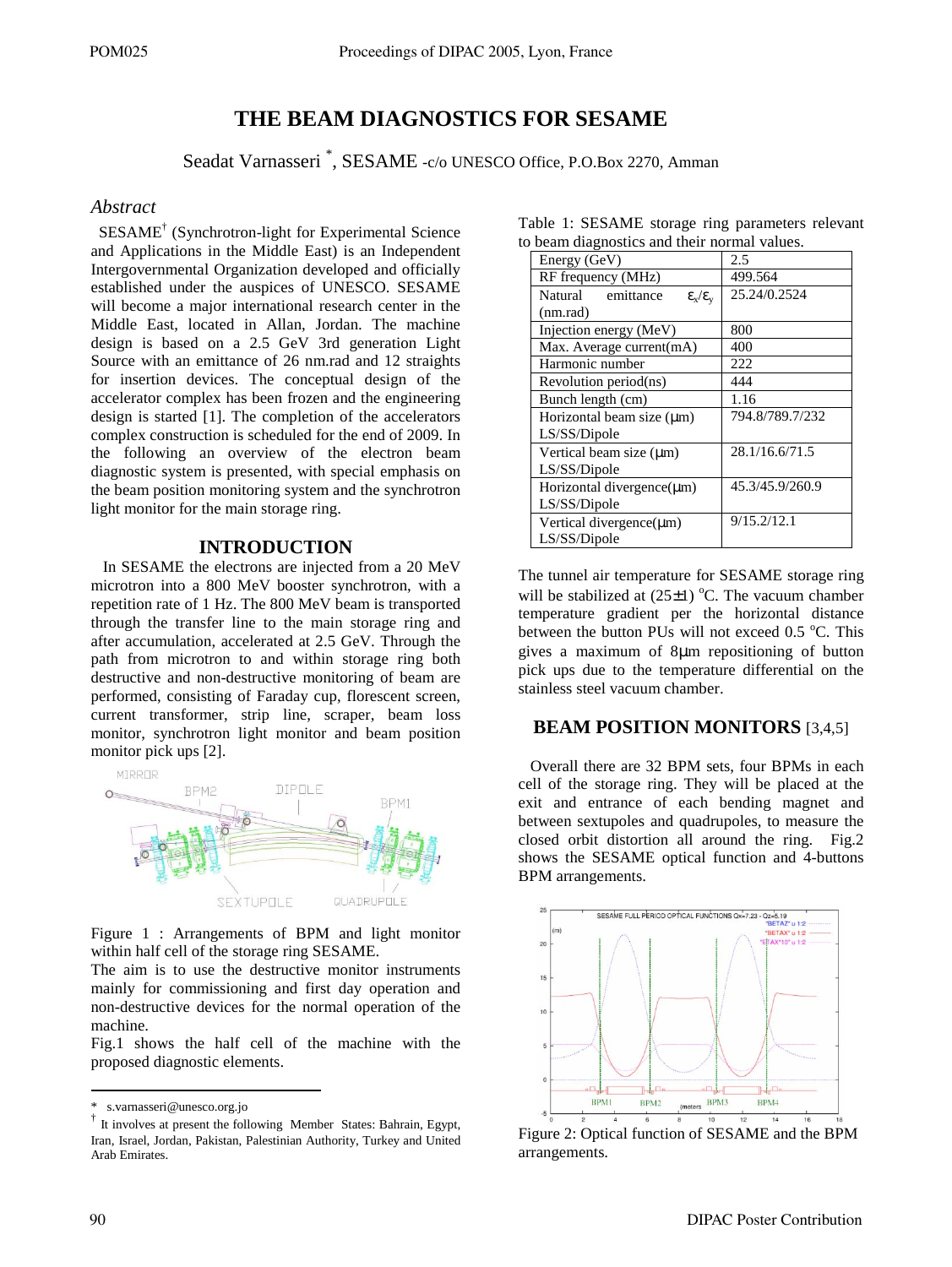The ESRF type capacitive BPM buttons will be used for SESAME electron BPM head. 2D electrostatic sensitivity analysis of the BPM head has been carried out for horizontal and vertical planes and for different relative horizontal positions in the vacuum chamber. Since the vertical distance of the buttons is dictated by the vacuum chamber geometry, the horizontal distance of the buttons should be optimized in order to reconstruct accurately the transverse beam position and recover the nonlinearity of the transfer function.



Figure 3: Cross section of the SESAME vacuum chamber, pick up buttons with a non-centered beam. Figure3 shows the vacuum chamber cross section and the BPM Pick up's. The electrical beam position in the horizontal/ vertical plane is given by:

$$
X = \frac{(Q_A + Q_D) - (Q_B + Q_C)}{(Q_A + Q_B + Q_C + Q_D)}
$$
(1)  

$$
Y = \frac{(Q_A + Q_B) - (Q_C + Q_D)}{(Q_A + Q_B + Q_C + Q_D)}
$$
(2)

Where  $Q_A$ ,  $Q_B$ ,  $Q_C$  and  $Q_D$  are the induced charges on button pick ups. The position sensitivities in each plane are given by the derivatives of electrical position with respect to x and y, in other words  $S_x$  and  $S_y$  respectively.



Figure 4: Position map with 30 mm H distance. distance between dots is 2mm.



Figure 5: Position map with 24 mm H distance. distance between dots is 2mm.

Figures 4 and 5 show the horizontal and vertical position map for 30mm and 24mm as the horizontal distance between the buttons. The results have shown a better response and resolution for 24mm as the horizontal distance.



Figure 6: bpm sensitivity curves for x direction.



Figure 7: bpm sensitivity curves for y direction. Figures 6,7 show the sensitivity curves for xdirection and y-direction where the horizontal distance between PUs is 24 mm. The coefficients of the polynomial fitted to the calculated points in x and y direction are as follows:

 $x = 11.73X + 2.63X^3 - 19.66XY^3 + 12.35X^5 + 26.24X^3Y^2$  $2.03XY^4$ -13.77X<sup>7</sup>-38.02X<sup>5</sup>Y<sup>2</sup>+32.07X<sup>9</sup> (3) y=17.64Y-21.17X<sup>2</sup>Y+9.89Y<sup>3</sup>+16.76X<sup>4</sup>Y-

 $25.29X<sup>2</sup>Y<sup>3</sup>+48.57Y<sup>5</sup>-14.91X<sup>4</sup>Y<sup>3</sup>-48.55Y<sup>7</sup>+33.94Y<sup>9</sup>(4)$ The sensitivity at the center of the beam pipe is 8.5% per mm for the x-direction and 5.6% per mm for the y-direction.

# **SYNCHROTRON LIGHT MONITOR**

[6,7]

 The 2.5GeV electron beam emitting synchrotron light in the 1.455T dipole magnet. It consists of visible light spectrum from 300 nm to 700 nm with a vertical opening angle of 2.3-3.1 mrad. The electron beam sizes in the horizontal and vertical planes are  $\sigma_{\rm x}$ =232 $\mu$ m and  $\sigma_{\rm y}$ =71.5 $\mu$ m respectively for 1% emittance coupling.

Electrons moving in the storage ring radiate energy in discrete quanta or photons, each with energy equal to